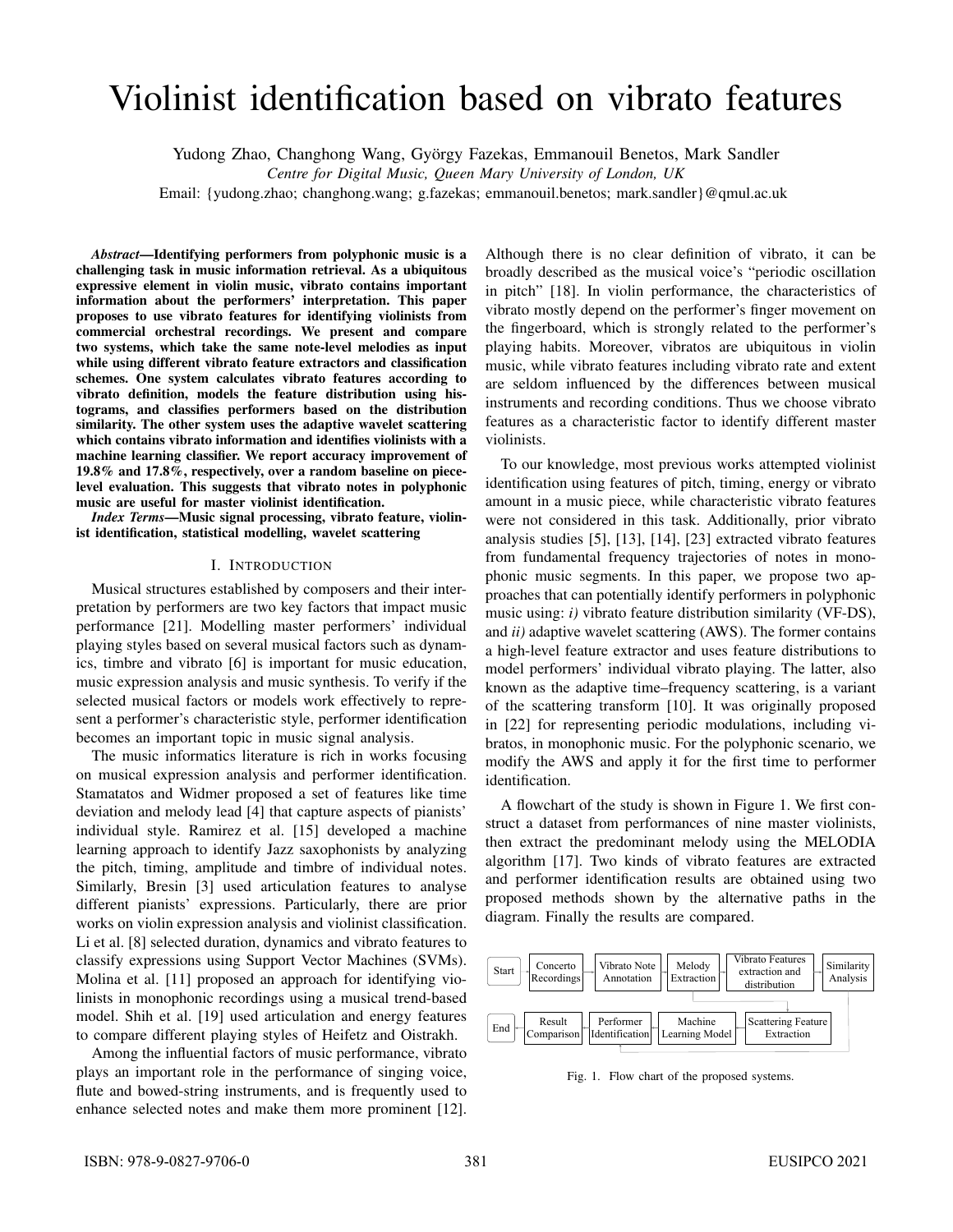# II. DATASET

In this paper, we use 5 concerto recordings. A concerto is a musical work that focuses on a solo instrument accompanied by an orchestra. The violinist's personal style is clearly shown while playing a concerto. Compared to solo music (like unaccompanied sonata), orchestral music pieces are more commonly listened to. Every violinist brings an individual style to the performance leading to variations in tempo, intensity and vibrato. For example, Heifetz plays the Beethoven D major violin concerto (III) faster than any other performer which, perhaps by intent, brings an "unemotional and cold" feeling to listeners and differentiates his performances.

We select five concertos written by five well-known composers listed in Table I. These pieces have all been performed by nine violinists: Jascha Heifetz, Anne Sophie Mutter, David Oistrakh, Itzhak Perlman, Pinchas Zukerman, Isaac Stern, Salvatore Accardo, Yehudi Menuhin and Maxim Vengerov, who are all leading master violin players. We introduce the dataset annotation process in [24]. In this study, extending previously annotated monophonic vibrato notes, we labelled single vibrato notes with accompaniment to enlarge the dataset. Details of the recordings and the amount of annotated data in each movement are listed in Table I. The total amount of vibrato annotations for each performer is 248.

#### TABLE I

CONCERTO VIBRATO NOTE DATASET. WE ANNOTATED THE VIBRATO NOTE SEGMENTS FROM THE ORIGINAL RECORDINGS, '# ANNOTATIONS' REFERS TO THE NUMBER OF VIBRATO NOTE ANNOTATIONS IN EACH MOVEMENT.

| Composer          | Concerto Name                     | Movement | # annotations |
|-------------------|-----------------------------------|----------|---------------|
| L. V. Beethoven   | Violin Concerto in D major, Op.61 |          | 21            |
|                   |                                   | π        | 26            |
|                   |                                   | Ш        | 4             |
| J. Brahms         | Violin Concerto in D major, Op.77 |          | 11            |
|                   |                                   | π        | 6             |
|                   |                                   | Ш        | 4             |
| F. Mendelssohn    | Violin Concerto in E minor, Op.64 |          | 13            |
|                   |                                   | π        | 47            |
|                   |                                   | Ш        | 3             |
| P. I. Tchaikovsky | Violin Concerto in D major, Op.35 |          | 26            |
|                   |                                   | π        |               |
|                   |                                   | Ш        | 17            |
| J. Sibelius       | Violin Concerto in D minor, Op.47 |          | 23            |
|                   |                                   | π        | 24            |
|                   |                                   | Ш        | 16            |

# III. METHODOLOGY

There are two branches in Figure 1 after the "Melody Extraction" step which represent two different vibrato feature extraction methods. These are summarised first while details of each step are given in the following subsections.

# *A. Melody Extraction*

To capture vibrato features from polyphonic notes, the first step is obtaining the main melody from the audio signal. We extract the predominant melody from annotated recordings using MELODIA [17].

# *B. Identification using vibrato feature distribution*

Vibrato is typically characterised in terms of two factors: the amount of pitch variation ("vibrato extent") and the speed with

which the pitch is varied ("vibrato rate") [20]. To characterise vibrato, we extract four note-level vibrato features: average vibrato extent (AE), average vibrato rate (AR), standard deviation of vibrato extent (SE), and standard deviation of vibrato rate (SR). All features are computed from the extracted melody. The specific feature extraction methods are presented in Section III-B2. In order to describe the characteristic vibrato from different performers, we use a histogram to model such features for each performer, which is shown in Sec III-B3. Finally we compute the feature distributions of each performer, then a violinist classification method based on distribution similarity analysis is provided in Section III-B3.

*1) Data pre-processing:* MELODIA designates segments without main melody as 0Hz. These are left out from our analysis. However, the curve exhibits noise and artefacts near the note peaks and troughs which are not caused by vibrato as shown in Figure  $2(a)$ . The signal is therefore smoothed to obtain more reliable vibrato features using a zero-phase Butterworth low-pass filter. This avoids the influence of phase delay. The smoothed signal is shown in Figure 2(b). In case some small fluctuations remain around the boundaries, we address this issue in the following steps.



Fig. 2. Vibrato note pitch curve before and after smoothing.

*2) Vibrato feature extraction:* Vibrato Extent: In every period of the pitch curve, the instantaneous vibrato extent is considered to be the distance of vertical components between an adjacent peak and trough. The average and standard deviation of the vibrato extent are calculated from all instant vibrato extent values within a note. First we find the location of every peak and trough contained in the pitch curve by locating maxima and minima in the smoothed melody data in each period. We then calculate the absolute frequency distance between successive peaks and troughs to obtain the instantaneous vibrato extent. The collection of note-level instant vibrato extents are used to calculate the AE and SE features for all annotated notes.

Vibrato Rate: After obtaining the locations of every peak and trough in the pitch curve of a note, the vibrato rate features can be calculated. We first find the times of peaks and troughs in the pitch curve. The interval between adjacent peaks and troughs is considered a half period  $t<sub>h</sub>$ , then the rough instant vibrato rate in every half period is calculated using  $VR = 1/(2 * t_h)$ . The note-level average vibrato rate (VR) is calculated as the mean value of all instant vibrato rates within a note. Despite the pitch curve is smoothed before feature extraction, oscillations or noise that are not caused by vibrato remains a problem. We consider a heuristic to eliminate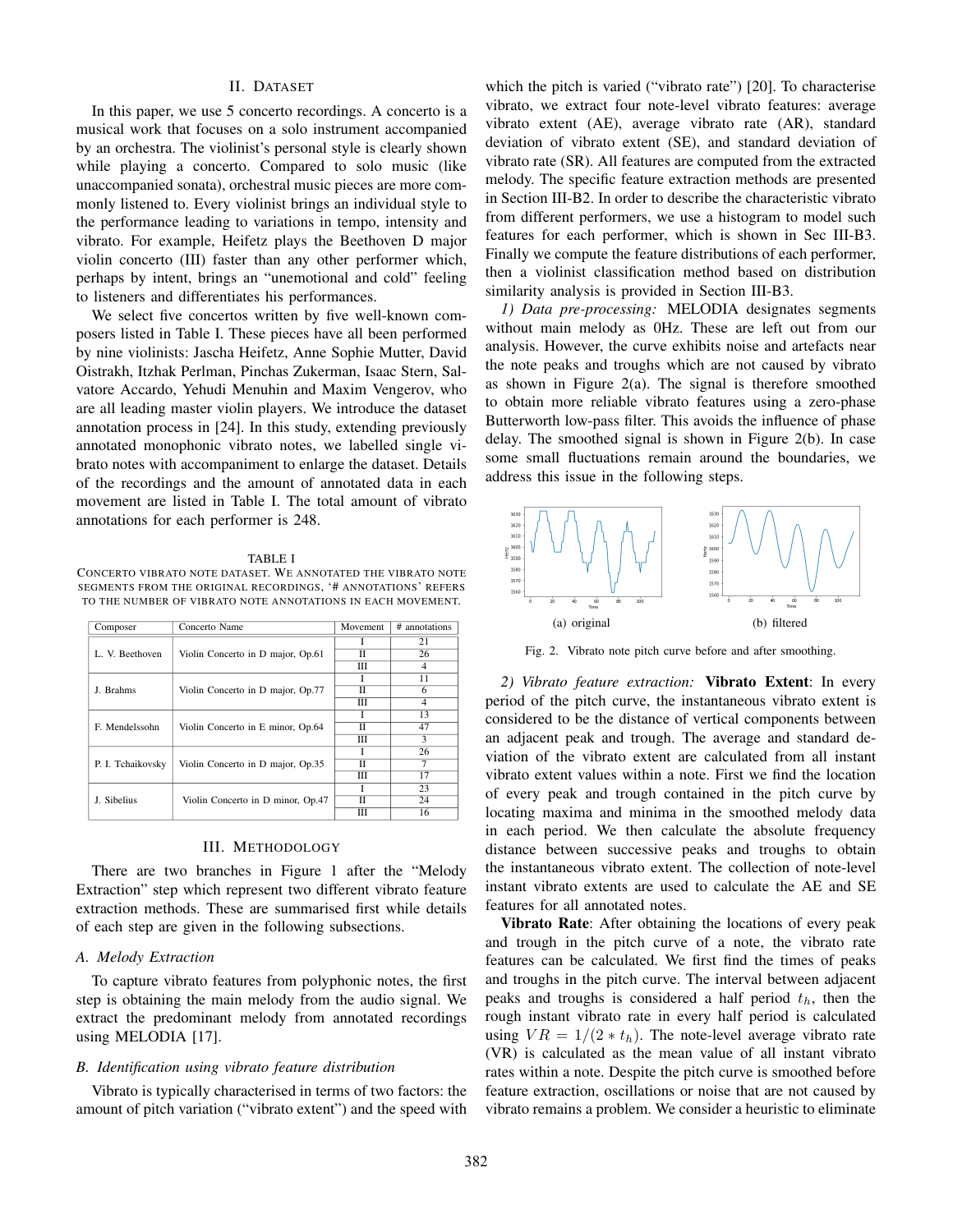

Fig. 3. Distribution of two performers' average vibrato extent (Cents).

the effect of this. In general, the range of the vibrato rate is 2 Hz to 15 Hz, and the range of vibrato extent is between 9 cents and 50 cents, which is also used in [23]. After extracting the rough instant vibrato extent and rate at the note-level, we discard values outside these ranges.

*3) Feature Distribution and similarity calculation:* We use histograms to model feature distributions assuming these provide compact representations of the violinists' style, which we can use later for identification. Figure 3 shows the global distribution of the AE feature for Heifetz and Mutter, while the x axis means the range of vibrato extent(cents), and the y axis means the frequency. It can be seen that Heifetz prefers to use the vibrato in a smaller scale while Mutter's vibrato extents are broader. Based on similar observations across different performers we assume that the feature reflects an important aspect of the vibrato characteristics.

In order to quantify these differences, we calculate the similarity of distributions of each feature for all performers using the Kullback-Leibler (KL) divergence [7], presented as  $D_{KL}(P||Q)$ . This corresponds to the likelihood ratio between two distributions and tells us how well the probability distribution  $Q$  approximates the probability distribution  $P$  by computing the cross-entropy minus the entropy. For classification, the KL divergence is calculated between vibrato feature distributions of an unknown performer and every known performer in the dataset. Minimum divergence identifies the unknown performer. Classification experiments using this approach are presented in the Sec. IV-A.

#### *C. Identification using adaptive wavelet scattering*

The dominant band-based AWS in [22] extracts modulation information by adaptively decomposing the signal around the frequency band with maximum acoustic energy. Motivated by the polyphonic nature of violin concertos, we modify the dominant band-based AWS into the *melody-based AWS*, where the latter defines the decomposition trajectory based on the extracted melody in Section III-A.

*1) Theory:* Let  $\psi_{\lambda}(t)$  denote the wavelet filterbank obtained from a mother wavelet  $\psi(t)$ , where  $t \in \mathbb{R}$  is the time variable and  $\lambda \in \mathbb{R}$  is the log-frequency variable of  $\psi_{\lambda}(t)$ . Starting from an audio waveform  $x(t)$ , we convolve it with  $\psi_{\lambda}(t)$  and take the modulus, and obtain a two-dimensional representation called *scalogram*:

$$
\mathbf{X}(t,\lambda) = \left| \boldsymbol{x} * \boldsymbol{\psi}_{\lambda} \right| (t). \tag{1}
$$

Averaging  $\mathbf{X}(t, \lambda)$  by a lowpass filter  $\phi_T(t)$ , we obtain the *first-order scattering transform*:

$$
\mathbf{S}_1 \boldsymbol{x}(t, \lambda) = \left( |\boldsymbol{x} * \boldsymbol{\psi}_{\lambda}| * \phi_T \right)(t), \tag{2}
$$

which is invariant to time-shifting and time-warping.  $T$  is the averaging scale. Due to the harmonic nature of violin music, one harmonic partial sufficiently captures all the characteristic information of vibratos: rate, extent, and shape. Therefore, we propose to extract vibrato features corresponding only to the frequency bands around the extracted melodies rather than decomposing all frequency bands in the scalogram as the standard scattering transform [10]. This provides a compact representation and is more computationally efficient. We denote the centre frequency of each band in the first-order scattering transform as  $f_{\lambda}(t)$  and the frequency of the extracted melody as  $f_{\text{melody}}(t)$ . For each time frame, we first localise the melody to the frequency band in the scalogram with the closest frequency value, and obtain the melody trajectory:

$$
\lambda_{\text{melody}}(t) = \min_{\lambda} \left| f_{\lambda}(t) - f_{\text{melody}}(t) \right|.
$$
 (3)

Vibratos are frequency modulations, which may spread over several frequency bands. To capture the vibrato extent information, we introduce an  $N$ -band tolerance symmetrically centred at the melody trajectory.  $N$  is the total number of frequency bands decomposed. The *melody-based decomposition trajectory* is then expressed as:

$$
\Lambda(t) = \left\{ \lambda_{\text{melody}}(t) + n \Big| - \frac{N-1}{2} \le n \le \frac{N-1}{2} \right\}. \quad (4)
$$

Locating this decomposition trajectory to the scalogram, we decompose only a subset of the scalogram:  $\mathbf{X}_{\Lambda}(t,n)$  =  $\mathbf{X}(t, \lambda_{\text{melody}}(t) + n)$ . Convolving  $\mathbf{X}_{\Lambda}(t, n)$  with another wavelet filterbank  $\psi_{v_t}(t)$ , taking the modulus and averaging, we obtain the *melody-based adaptive wavelet scattering*:

$$
\mathbf{S}_2^{\text{adapt}} \boldsymbol{x}(t, v_t) = \left( \left| \mathbf{X}_{\Lambda} \ast \boldsymbol{\psi}_{v_t} \right| \ast \phi_T \right)(t), \tag{5}
$$

where  $v_t \in \mathbb{R}$  is the log-frequency variable of  $\psi_{v_t}(t)$ .

To capture only the temporal variation regardless of the absolute energy of the waveform, we normalise the secondorder scattering coefficients over the first-order coefficients and take the logarithm of the normalised coefficients [2], which forms the representation for our performer identification system. We use Morlet wavelets throughout the paper for convolutions. This is because Morlet wavelets have an exactly null average while reaching a quasi-optimal tradeoff in time– frequency localisation [9].

*2) Feature extraction:* Starting from the note-level audio recordings, we extract the characteristic information of vibratos by setting the AWS hyperparameters as follows. Motivated by the vibrato rate of 2-15 Hz in violin music, we set the averaging scale  $T = 2^{15}$  (in samples which corresponds to 743 ms at a sampling rate of 44.1kHz) to capture the rate information. The filters per octave in the first-order scattering  $Q_1 = 16$  are applied to ensure a resolution finer than one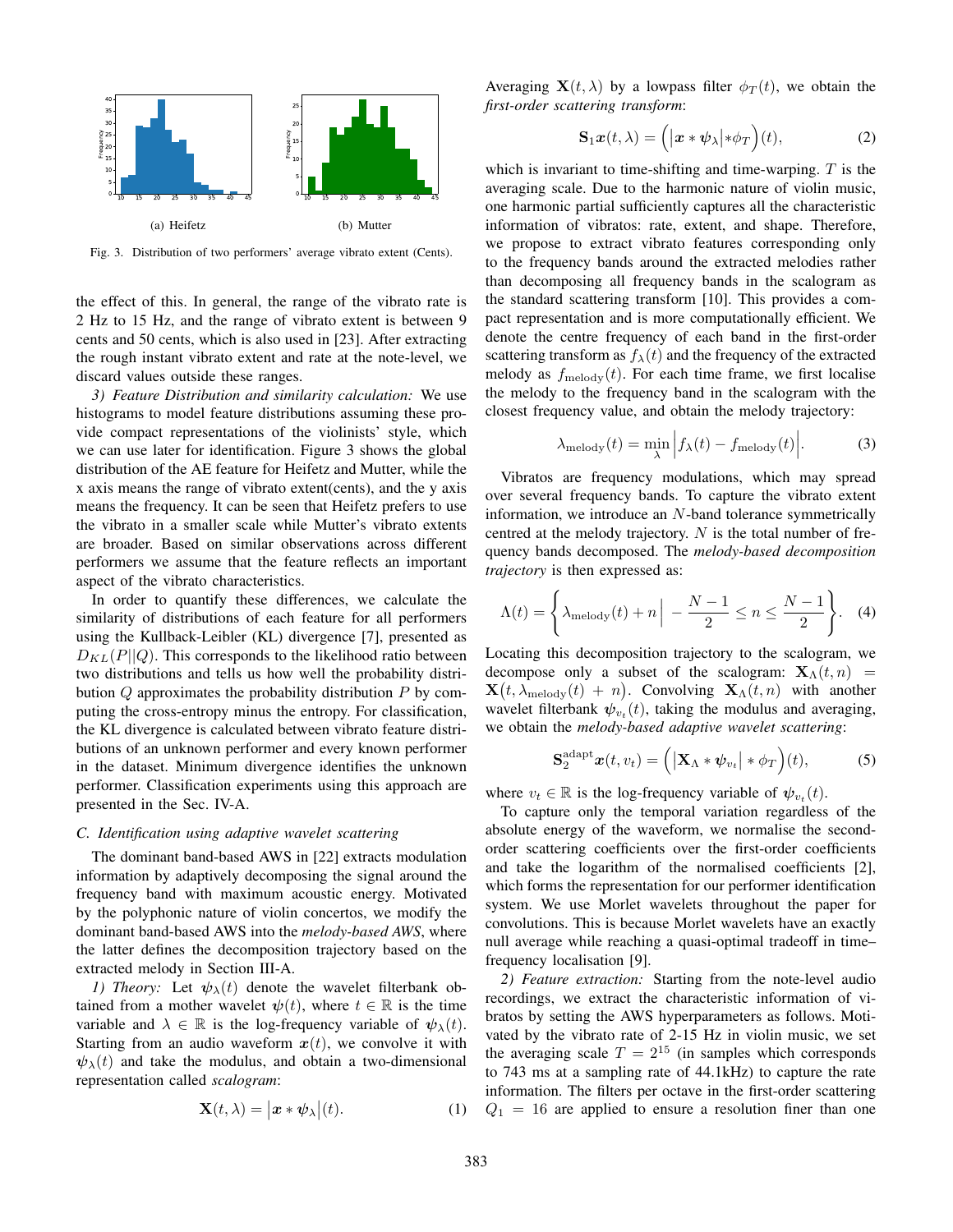semitone. The extracted melody is then allocated to the nearest frequency band in the first-order scattering transform. Since the extracted melody has higher temporal resolution (3 ms) than that of the scattering transform (186 ms), we use the median per  $186/3 = 62$  melody values. We use  $N = 7$ tolerance bands symmetrically centred at the melody trajectory and filters per octave in the second-order scattering  $Q_2 = 8$  according to preliminary experimental results. The range M (in Hz) of the modulation rate is useful for reducing the dimension of AWS. Setting M into an interval, the AWS extracts only the coefficients corresponding to this range. An interval larger than the modulation rate range provides some harmonics in the modulation representation. We use  $M = [0, 50]$ , which results in a feature dimension of 154. The frame size  $h$  (in samples) is inversely log-proportional to an oversampling parameter  $\alpha$ , whereby  $h = T/2^{\alpha}$ . This is designed to compensate for the low temporal resolution resulting from the large  $T$ . We use  $\alpha = 2$  for all the experiments which corresponds to a frame size of  $h = 186$  ms.

# IV. EXPERIMENTS AND RESULTS

## *A. Classification using vibrato feature distributions*

In order to avoid overlaps between the training and test sets, we use movement-level and concerto-level leave-one-groupout cross validation in classification. In each fold, we designate recordings of one concerto played by all 9 performers as the test set while the remaining recordings are placed into the training set. This eliminates piece overlap between the training and test sets. Each concerto in the test set includes 3 movements. Single labels are assigned in the test set at two levels: concerto-level and movement-level. We then compute the KL divergence between each feature's distribution from the test performer and the same features for every performer in the training set. Similarity results for vibrato characteristics based on four features are obtained between the test performer and every performer in the training set.



Fig. 4. Normalised confusion matrix for violinist identification using vibrato feature distributions (movement level).

Finally, we compute the mean of normalized KL divergences for four features. We use linear combination with equal

weights to fuse similarity estimates for the distributions of four different vibrato features. During evaluation, leave one group out cross validation with five folds are used to calculate the KL divergence for every group of data. The similarity estimates of feature distributions in every fold are combined for all features using the approach shown in Eq. (6):

$$
KL_{overall} = \sum_{n=1}^{|\Theta|} w_n KL_{\Theta_n},
$$
 (6)

where  $\Theta = \{V_1, V_2, V_3, V_4\}$  with  $V_1, ..., V_4$  denoting the sets of statistical models corresponding to four kinds of vibrato features (AE,AR,SE,SR) computed separately. These are denoted as 'combination' features (VC).

From the cross validation, we obtain the similarity of vibrato features between every two performers in the dataset and performer identification using one feature or the combination feature are obtained. Figure 4 shows the identification results using the VF-DS method and the combination features. Good performances are achieved in identifying Heifetz, Mutter, and Stern, with confusion coefficients of 0.53, 0.53 and 0.4, respectively. However, the identification for Perlman and Zukerman is less reliable. The best performing single feature is the AE with a macro F-score of 0.278 while the worst is the SR. We evaluate the result using F-score metrics [16].The macro precision, recall, and F-score for all performers at the movement-level are 0.33, 0.32 and 0.31, overall accuracy is 0.32. Corresponding concerto-level result are 0.35, 0.31 and 0.31 with overall accuracy of 0.31.

## *B. Classification using adaptive wavelet scattering*

We develop a violinist identification system using the AWS features of vibrato notes calculated from Section III-C as input. SVMs with Gaussian kernels are used as the classifier due to their good generalisbility based on a limited amount of training data [1]. The model parameters to be optimised in the training are the error penalty parameter and the width of the Gaussian kernel. We use consistent parameter grids of  $2^{\{3:1:6\}}$ and  $2^{\{-12:1:-7\}}$  for these two hyperparameters, respectively. In the identification process, we conduct both movementlevel and concerto-level leave-one-out cross-validation, as in Section IV-A. The best model parameters selected in the training stage are used for testing. Note that the output of SVMs are the violinist identity for each time frame of the vibrato notes. Therefore we assign performer labels according to a majority vote of the frame labels of all vibrato notes in the movement or concerto. The system outputs one performer label per each movement or concerto.

We evaluate performer identification using the same metrics as in Section IV-A. The macro precision, recall and F-score for all 9 performers obtained at the movement-level are 0.38, 0.24, and 0.23 respectively. The overall accuracy is 0.24, lower than that obtained by the VF-DS method. Fig. 5 shows the normalised confusion matrix of the violinist identification results. Notable confusion is observed between Accardo and other performers. Few movements of Perlman's are identified